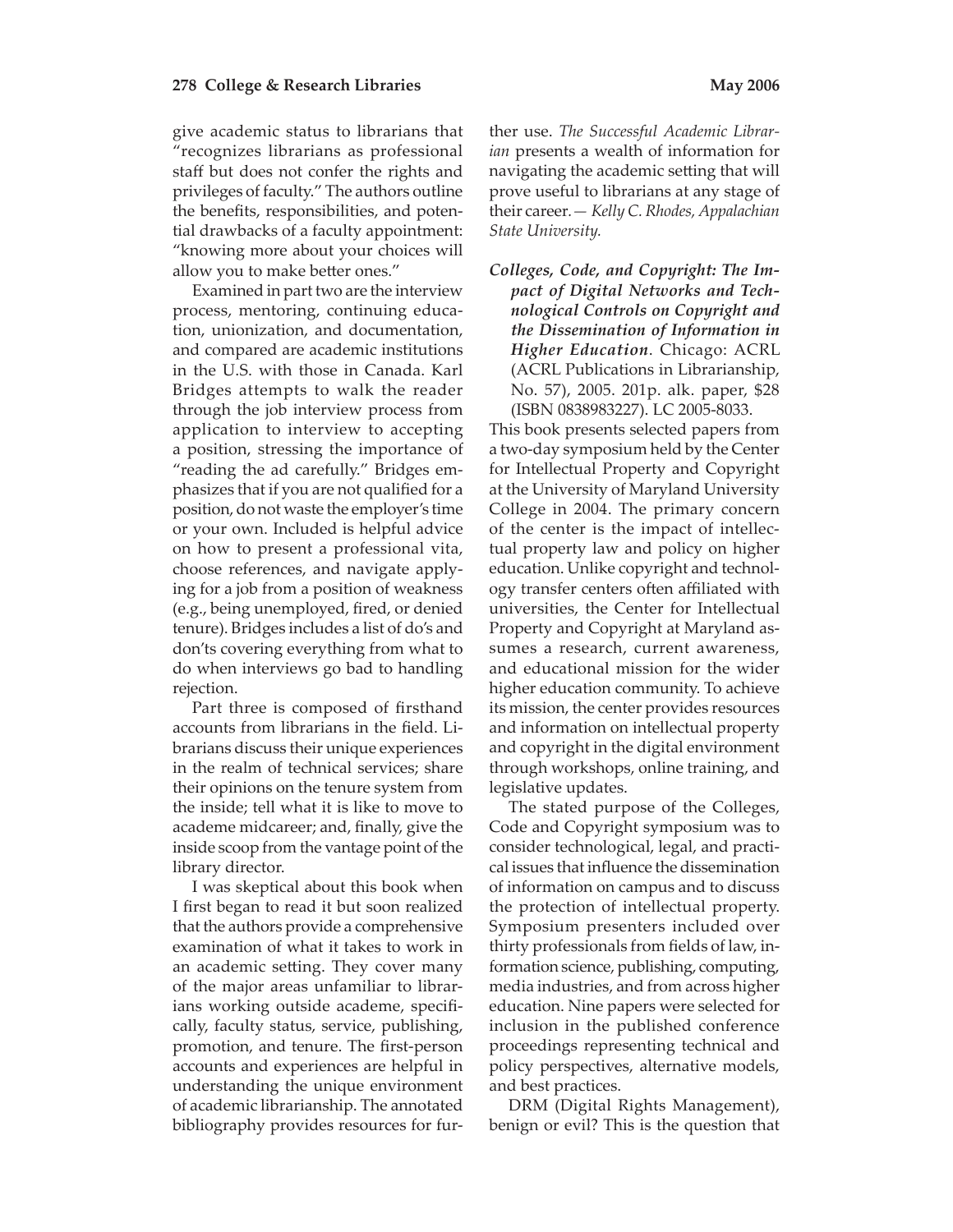runs through these conference proceedings. According to the National Institute of Standards and Technology, DRM is "a system of information technology components and services along with corresponding laws, policies, and business models, which serve to distribute and control intellectual property and its rights."

The selection of papers is anchored on one side by the keynote address by Clifford Lynch, Intellectual Property Scholar at the Center and Executive Director of the Coalition for Networked Information, and by a lucid examination of the implementation of DRM by John T. Mitchell, a Washington, D.C., lawyer specializing in interaction law.

Dr. Lynch explores DRM in the specific context of higher education, an environment in which many of the assumptions of the consumer marketplace are irrelevant and in which public policy decisions may have unintended negative consequences upon scholarship, teaching, and learning. He discusses DRM technologies commonly in use in higher education and the challenges they present. DRM challenges to the principles of first sale and fair use are two tests, in particular, that shake the foundation of higher education and librarianship. DRM makes it possible for copyright holders to impose restrictions on downstream use of purchased items that have never been possible before. Technology also enables restrictions on number of copies made, how many pages in what period of time. It does not allow one to ask for what purpose. Such limitations are not fair use. These are the most simplistic examples taken from Lynch's address to illustrate the potential impact of DRM on higher education.

Finally, the keynote speaker discusses directions that higher education might take in employing DRM technologies. He advocates a role for higher education in managing the rights of its community to digital objects. There is tremendous potential for libraries to play an active role in creating metadata that record ownership and rights of use and in developing automatic retrieval systems.

In a chapter exploring how DRM is employed in current industry, Mitchell uses established analog case law to illustrate, convincingly, the excesses of DRM in the digital world. He classifies DRM uses as "good, bad, and ugly" and asserts that the public and policy reaction to it may range from encouragement to prosecution; DRM technologies are neither good nor bad until applied to a specific situation. His thesis is simple: "Good uses of DRM further the objective of copyright law by either protecting the copyright from infringement or increasing dissemination of the work, and do so without enlarging the copyright or impairing noninfringing competition." Examples of good DRM include technology used to secure payment for a downloaded work before it is unlocked for the consumer, technology used to control access to a streamed work over the Internet, and libraries' use of DRM to provide lawful access to licensed resources.

Bad DRM ostensibly meets copyright protections and dissemination requirements but may have collateral negative consequences. In such cases, the author advocates the use of "rule of reason" in antitrust laws to determine the legality of DRM. Mitchell reduces this area of complex antitrust law to easily understood examples of current industry practices that illustrate the principles. Finally, he uses existing case law to illustrate numerous examples of DRM gone amok, describing challenges against Microsoft and the entertainment industry.

Other contributions in the assembled papers present practical information and an examination of problems to guide information professionals in the digital environment. Donna L. Ferullo's discussion of the TEACH Act is a notable example. The Technology, Education and Copyright Harmonization Act of 2002 rewrote the distance education exemption to the copyright law. Its impact far exceeds the distance education setting. Professors are incorporating digital works into the traditional classroom. Electronic reserves